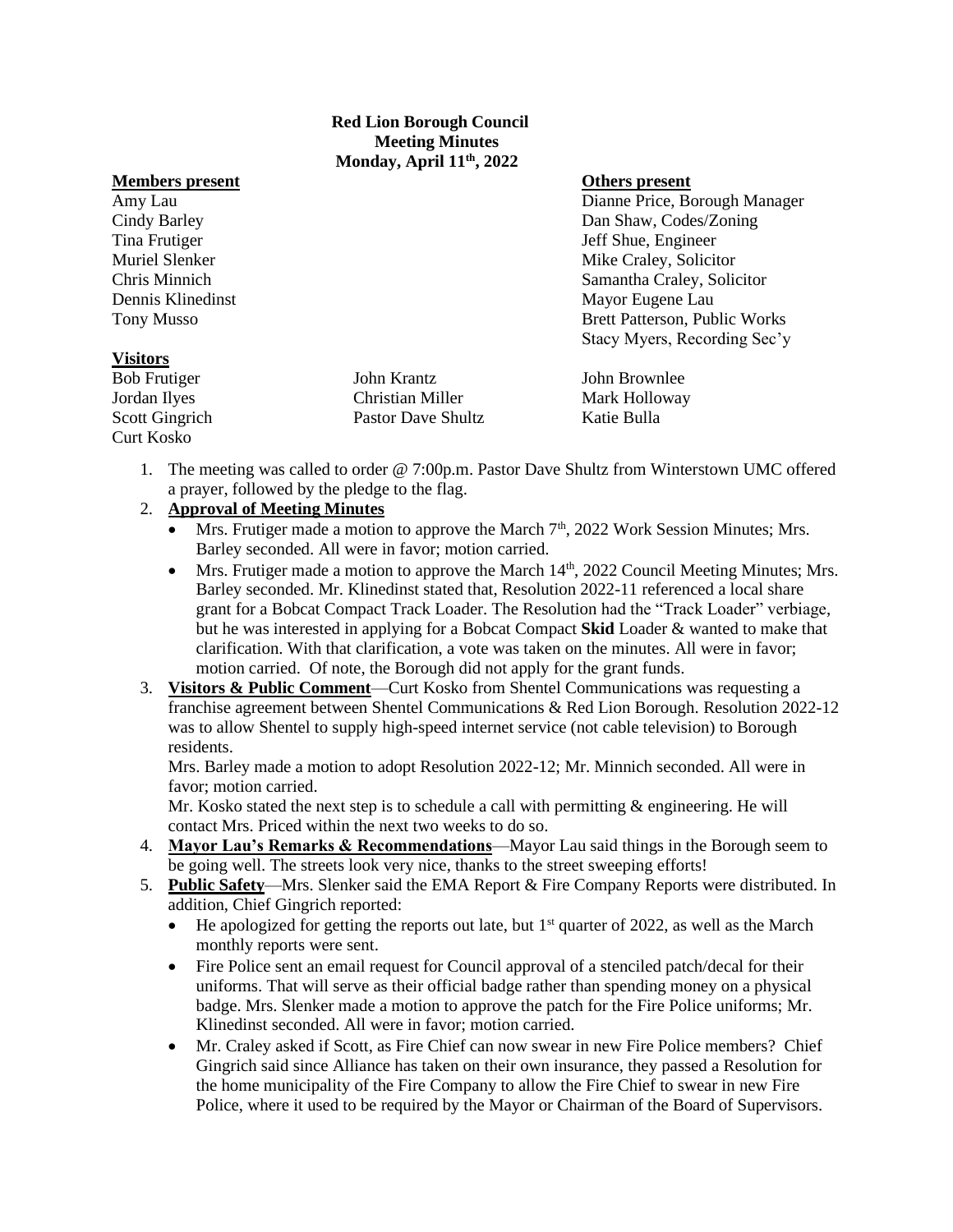The home municipality of Alliance is Red Lion Borough & Felton Borough, but they had been having Representative Stan Saylor conduct the swearing in. Chief will forward a copy of the Resolution to Mrs. Price.

- Relief Audit findings—Chief said Alliance doesn't consider the findings a significant concern. The audit included past records from Leo Fire & Felton Fire Companies. Findings included:
	- $\circ$  The Treasurer, John McCarty is required to be bonded & is not.
	- o Some expenditures were not accounted for.
	- $\circ$  No membership roster & no meeting minutes were available.

If these findings go uncorrected for two consecutive audits, it may lead to relief funds being withheld or funds being decreased to the Fire Company. Chief Gingrich stated all the above findings have been corrected with Alliance Fire and safeguards have been added to the bylaws, so the Treasurer's Bond doesn't get overlooked in the future.

Mrs. Price said her experience with volunteer fire companies is that auditors aren't always looking for findings, although Chief disagreed. She would like to see these findings not be an issue in future audits & suggested hiring a part-time person to do the meeting minutes, ensure the Bond is in place  $\&$  keep records up to date. It wouldn't require a lot of time each month  $\&$ the expense could be covered with the relief funds. Chief said he can make that suggestion.

- Chief will forward an updated tenant registration list to Mrs. Price.
- 6. **Solicitor's Report**—Mr. Craley reported:
	- Ilyes' Developer's Agreement—has been fully executed by both parties, the Borough  $\&$ Jordan Ilyes. In addition, Mrs. Price signed the Easement Agreement & had it notarized, but has not received a signed copy back from Jordan.

Christian Miller, Solicitor for Jordan Ilyes stated that the September 2021 Easement Agreement had been revised to include sewer upgrades that Jordan would be completing. The Sewer Easement is the same as before, but the Exhibit had been updated, although Mrs. Price hadn't received a copy of the update. The last plan was dated February 10<sup>th</sup>, 2022, which had different sewer drawings. Jordan said he wants to reference the new plan showing the stormwater issues being fixed.

• Discussion was held on the electric pole that has been installed on the Rail Trail. Council requested it be moved onto Jordan's property & Jordan met with Met-Ed about it. Met-Ed stated it cannot be within 25' of his buildings, so he's unsure where else it can be installed to get the brewery & coffee shop their necessary power.

Jeff Shue said the pole is currently 33' from the edge of Jordan's building, but on the plan, it's showing 25' from the building, which would make it on the **edge** of the easement, not in it. The easement is already very narrow  $\&$  can't be made narrower. The Agreement that Mrs. Price & Jordan just signed shows the pole 25' off the side of his building but it seems the easement agreement & his plan don't match, so Jordan's Engineer must find a way to correct that discrepancy. Jeff suggested meeting onsite to verify measurements & what's accurate per the plan. A visit will be scheduled for all parties to meet.

Christian Miller said changes to the plan or easement agreement will subsequently change the Developer's Agreement. Mr. Craley agreed, as long as the amendments/changes are approved by Mrs. Price and Jeff Shue, the Developer's Agreement states that the parties can agree to change exhibits  $\&$  process. If Jordan doesn't like the proposals, he is to bring it to Borough Council, as stated in the Agreement.

• An Executive Session will be held at the end of the meeting to discuss the status of the Pearson litigation. No official action will be necessary, but Mr. Craley would like Council to authorize Mrs. Price to sign the verification of the facts & what will be used to reply to the request. Mrs. Barley made a motion authorizing the above action; Mrs. Frutiger seconded. All were in favor; motion carried.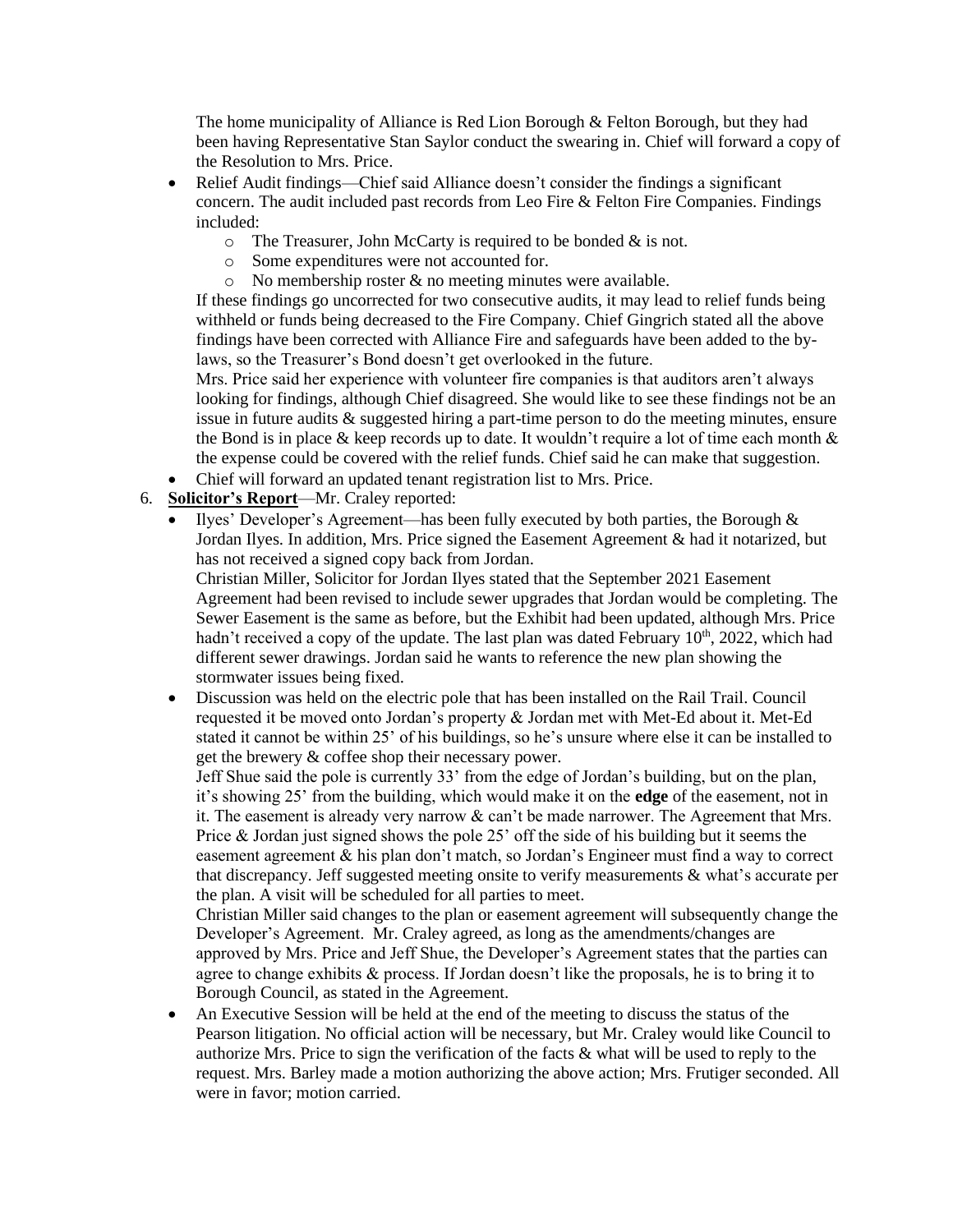## 7. **Engineer's Report**—Jeff Shue reported:

• Road widening work at the square—bids were opened today with only one bid being received from JVI Group, Inc. Their bid was approx. \$75,000 over what the State has agreed to fund. Jeff said the State may consider funding the difference to allow this project to move forward. This may be confirmed by next month's meeting, so Jeff recommended Council take no action on JVI's bid.

Borough staff has some reservations about working with JVI Group again, as the past experience with them was for the Trail/Greenway. That project was estimated at  $$600,000 \&~$ ended up costing \$1.3million due to change orders & overages. With the square widening being a project reimbursed by PennDOT, the State may or may not reimburse for contract Changes Orders. Jeff talked to a few other people who worked with JVI on bridge & paving jobs & had no problems, but Mrs. Price stated Spring Grove Borough also had problems working with them. Council has two options right now:

- o Deny the bid until it's confirmed the State will reimburse the additional funds.
- o Rebid the project to see if other, more favorable bids are received. If no other bids are received, the project could be pushed to 2023. The Borough has 3 years to hold the reimbursement from the State.

In reviewing JVI's bid, piping & inlet costs are what drove up the bid total. If JVI is awarded, the Borough would control the project and can choose Jeff Shue, Brett Patterson, or the State to inspect the work.

Mr. Craley said if the Borough doesn't want to work with JVI & they're not satisfied with their bid, Council can reject it and wait to rebid; however, Jeff said, if Council wants to rebid the job, he suggests they do so as soon as possible unless they choose to wait till 2023. Mr. Klinedinst made a motion to reject JVI Group's bid of \$345,665 for the Rt. 74/Rt. 24 Widening Project; Mr. Minnich seconded. All were in favor; motion carried. Mr. Klinedinst made a motion authorizing Jeff Shue to rebid the Rt. 74/Rt. 24 Widening Project; Mr. Minnich seconded. All were in favor; motion carried.

- Pre-construction meeting for the paving project is scheduled for Thursday, April  $14<sup>th</sup>$  @ 8am with Kinsley. After that, those who wish can visit 252 N. Franklin Street to discuss the pole/Ilyes' plan.
- 8. **Parks & Recreation**—Mrs. Lau & Katie Bulla reported:
	- Breakfast with the Easter Bunny & egg hunts this past Saturday went well, despite cold temperatures. It was a good turnout with lots of help from volunteers! Mrs. Lau said the crafts went really well. Katie said there were 6 children preregistered for the Special Needs hunt, but only two showed up.
	- Reimbursement of \$25,000 in Marcellus Shale grant money was received for the adult exercise equipment in Fairmount Park.
	- New Park & Recreation Director, Tess Croy starts next Monday, April 18th.
- 9. **Municipal Services**—Mr. Minnich reported:
	- Wednesday, April  $13<sup>th</sup>$ —water shutoffs for delinquent bills
	- Source Water Protection Plan meeting was held on April 6<sup>th</sup>. One takeaway was to form a Steering Committee between Dallastown, Red Lion & Windsor. Mr. Minnich also invited John Brownlee to the next SWPP Meeting, scheduled for Wednesday June 29<sup>th</sup>, @ 6:30pm at the Red Lion Municipal Offices.
	- Flushing of the distribution system started today, April  $11<sup>th</sup>$ . They will work with the Borough's street sweeping that is still ongoing.
- 10. **Public Works**—Mr. Klinedinst reported:
	- Work on Martin & Henrietta is complete.
	- New Borough Office renovations—Dan Shaw is working on getting the architect drawings. All the CAD drawings have been received.